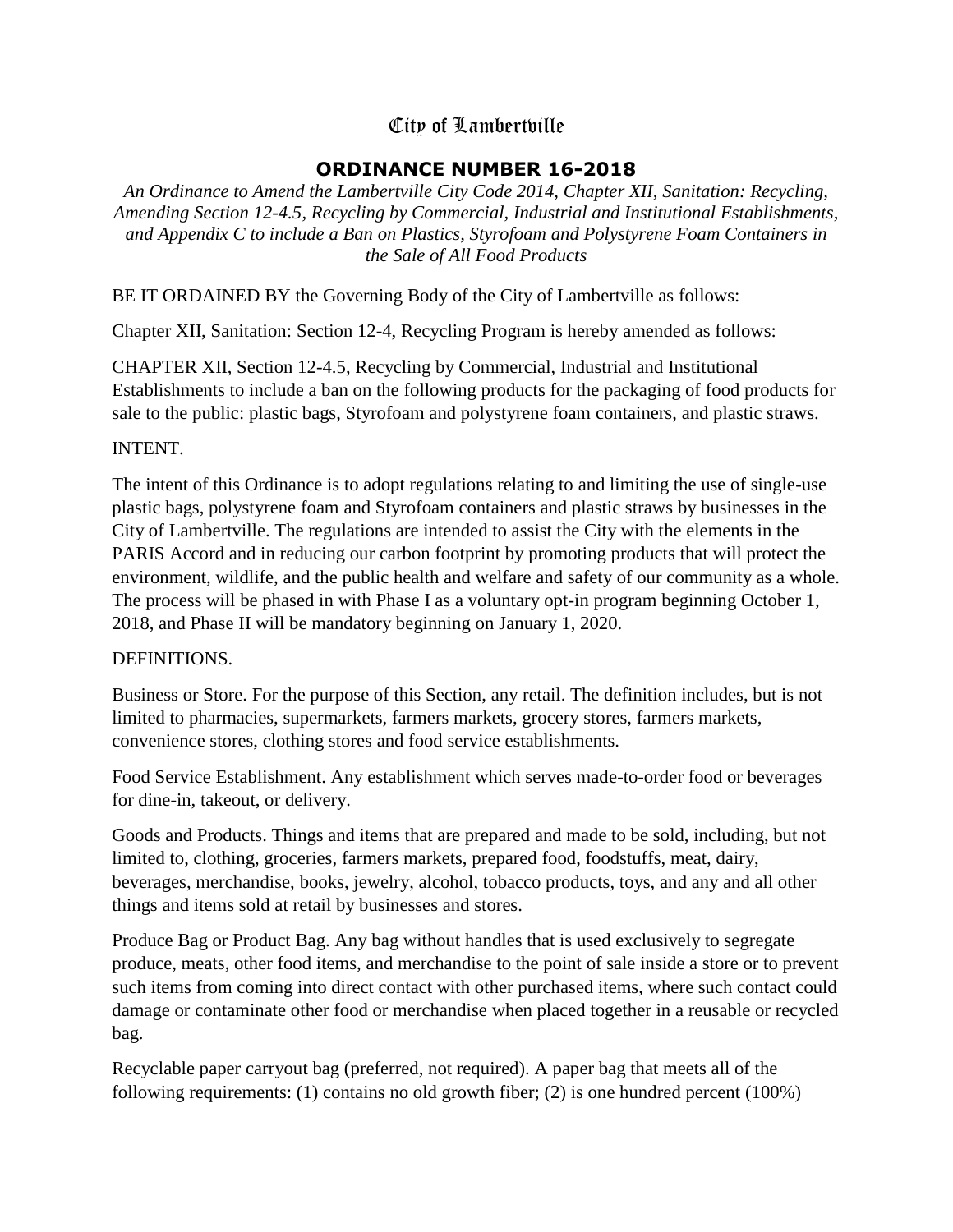recyclable overall and contains a minimum of forty percent (40%) postconsumer recycled material; (3) is capable of composting, consistent with the timeline and specifications of American Society of Testing and Materials (ASTM) Standard 06400; (4) is accepted for recycling in curbside programs in the City; (5) has printed on the bag the name of the manufacturer, the location where the bag was manufactured, and the percentage of postconsumer recycled material used; and (6) displays the word "Recyclable" in a highly visible manner on the outside of the bag.

Retail. The sale of goods and products for use and/or consumption.

Reusable Bag. A bag that is designed and manufactured to withstand repeated uses over a period of time, is machine washable or made from a material that can be cleaned and disinfected regularly, is at least 2.25 mil thick if made from plastic, has a minimum lifetime of 75 uses, and is capable of carrying a minimum of 18 pounds.

Single-Use, Plastic Carryout Bag. A bag, sheet or receptacle produced or manufactured from material commonly known as "plastic" or "polyethylene" provided at the check-out stand, cash register, point of sale, or other point of departure for the purpose of transporting goods or products out of the establishment. The term single-use, plastic carryout bag does not include reusable bags, or garment bags.

# REGULATION OF SINGLE-USE, PLASTIC CARRYOUT BAGS.

The regulation of Single-Use Plastic Carryout Bags shall be phased in as follows:

PHASE I.

Voluntary: During the first ten months of the program, participation shall be voluntary. Businesses or Stores will be solicited by the Environmental Commission to participate on a voluntary basis. The Environmental Commission shall track progress and work with the Recycling Coordinator to create a tracking mechanism.

All data collected will be used to reinforce and assist with the enaction of Phase II of this program (the required participation).

## PHASE II.

Required:

No business or store shall provide any single-use, plastic carryout bags, Styrofoam and polystyrene foam container and/or plastic straws to a customer at the check stand, cash register, point of sale, as otherwise provided in this Chapter.

## PERMITTED

All stores shall provide or make available to a customer recyclable **(preferred, not required)** paper carryout bags or reusable bags"